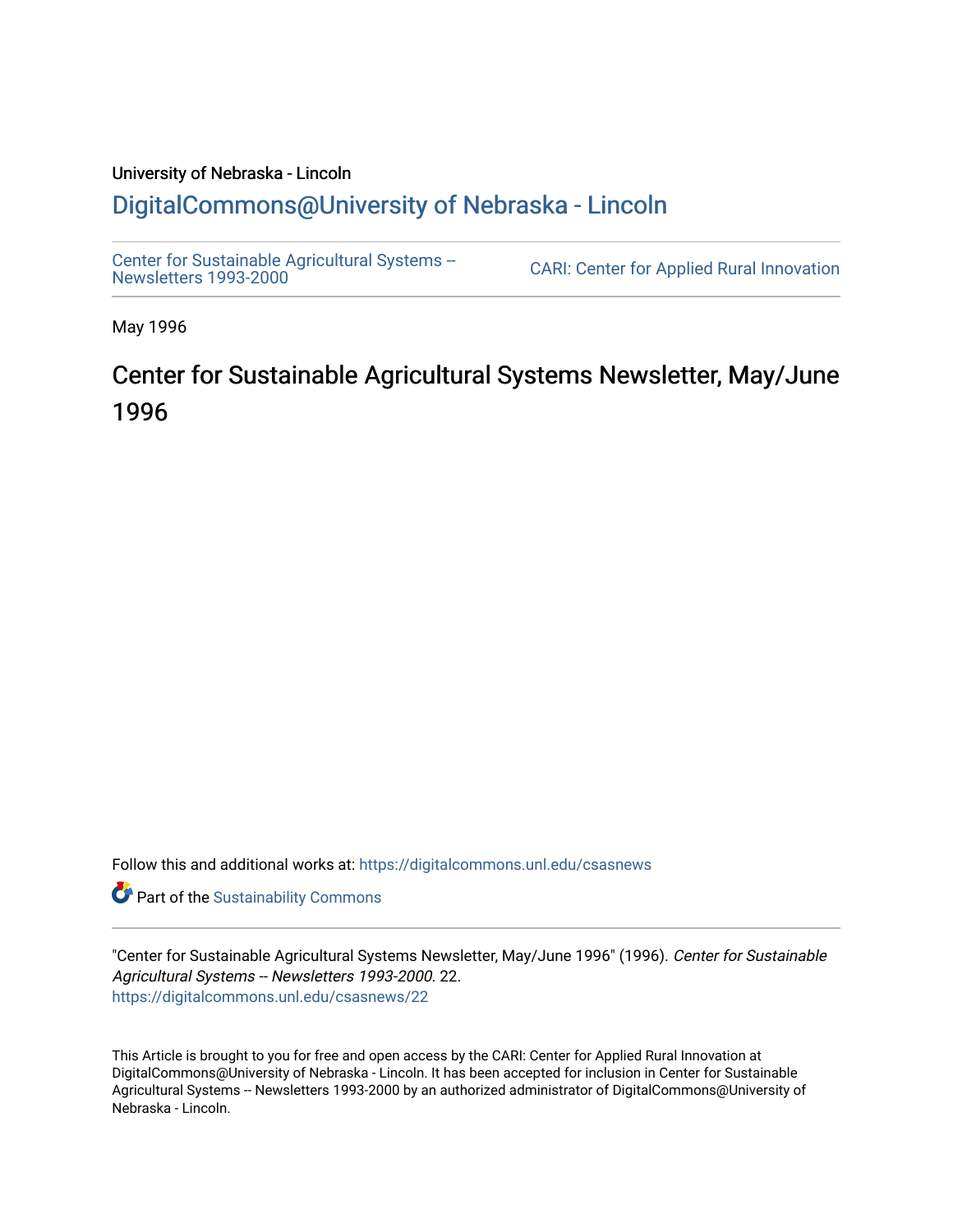# **Center for Sustainable Agricultural Systems Newsletter**

# **May-June 1996**

#### **New CSAS Web Page**

As anyone who has worked on a new World Wide Web home page knows, the anticipated activation date keeps getting pushed back until you wonder if it will ever be ready to announce. Well, we finally made it in May. Please visit our site at:

http://www.ianr.unl.edu/ianr/csas

We have included many links to other sites, so take some time to browse. There's lots of information available at your fingertips!

#### **Exchange Program for Organic Farmers**

Multinational Exchange for Sustainable Agriculture (MESA) is a non-profit organization dedicated to the global advancement of sustainable farming practices. It sponsors a farmer-to-farmer exchange program between the U.S. and participating countries, giving young farmers interested in organic agriculture opportunities for training in other parts of the world. Participants can: be host farmers, be exchange farmers, join MESA's advisory board, make tax-deductible donations, and/or help spread the word about MESA. For more information contact Lauren Augusta, MESA, 5337 College Ave, Suite 508, Oakland, CA 94618, 510-654-8858.

## **Field Day On Specialty Crops**

A field day and tour on producing and marketing specialty crops will be held on August 24 in conjunction with the Lincoln Farmer's Market and local growers. The goals are to demonstrate how producers can focus on specialty items for sale both on farm and in local markets to maximize their return to labor and limited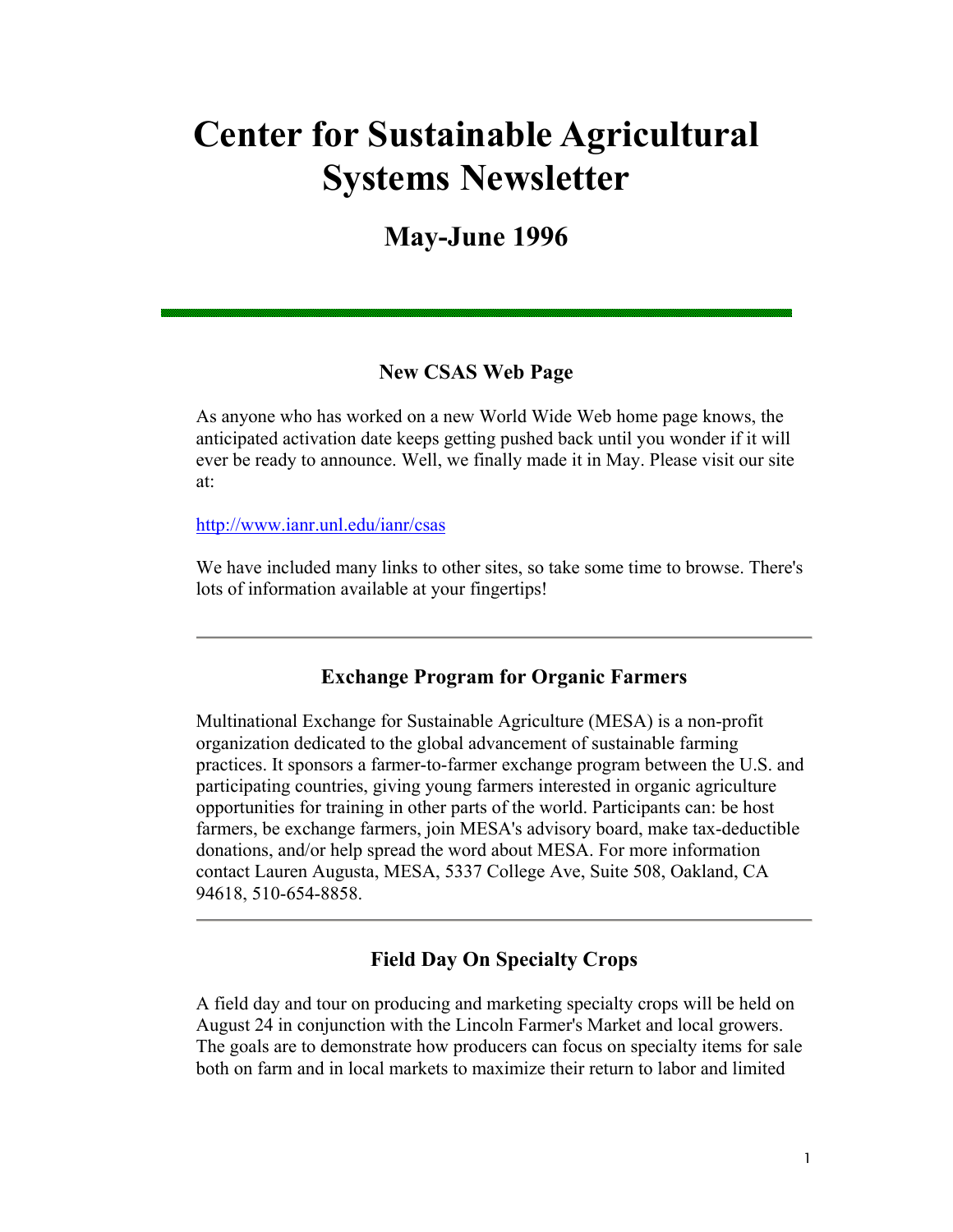land area, and to educate the general public about how food is produced with environmentally sound practices.

The field day includes a tour of the farmer's market, technical presentations and demonstrations by producers and researchers. There will be farm-related children's activities during the morning session in the Iron Horse Park adjacent to the program. The afternoon includes visits to three producers near Lincoln who are marketing specialty crop and animal products. In the late afternoon there will be a buffet of locally produced food and discussion of future marketing directions, held at the Lancaster County Extension Office, 444 Cherrycreek Road. Marketing Specialty Crops is co-sponsored by the Nebraska Sustainable Agriculture Society, Lincoln Farmer's Market, Specialty Growers/OCIA-NE Chapter 3, Cooperative Extension Service, and the CSAS. There is no cost for the program, tour, and buffet. Participants will provide their own transportation for the field tours. The program will begin at 10 am at the Farmer's Market, Haymarket District in Lincoln, 8th & Q. For more information contact Pam Murray in the CSAS office.

Editor's Note: There are web sites dedicated to direct marketing, one of which is:

http://members.aol.com/marketfarm/farmers-market/

**Windbreaks for Corn?** 

Establishing windbreaks, a practice that took root during the Dust Bowl days of the 1930s, is making somewhat of a comeback. One reason is that in addition to offering traditional conservation benefits, trees can help boost yields of corn and other crops.

Guy Ewald, who grows corn, soybeans, wheat, and alfalfa near Waldorf, Minn., says windbreaks can take some of the risk out of growing corn in his area, and can make a valuable contribution to corn yields.

"I've noticed that corn rows near tree lines often grow taller and tassel earlier than in the rest of the field," Ewald adds. "This can increase yields, especially in early planted fields. When we can, we select yield-contest acres near a grove or hedge to take advantage of any beneficial effects there might be." (The Ewalds, including Guy's brothers and father, have won many corn and soybean yield contests.)

A well-managed windbreak provides a wide range of benefits, according to Jim Brandle, a University of Nebraska forester. Brandle, an internationally known promoter of windbreaks, says they offer profit potential as well as resource conservation.

Brandle conducted an economic study analyzing how field windbreaks affect corn, soybeans, and wheat. He used single-row evergreen windbreaks on the north, east, and west sides of fields, plus varying numbers of equally spaced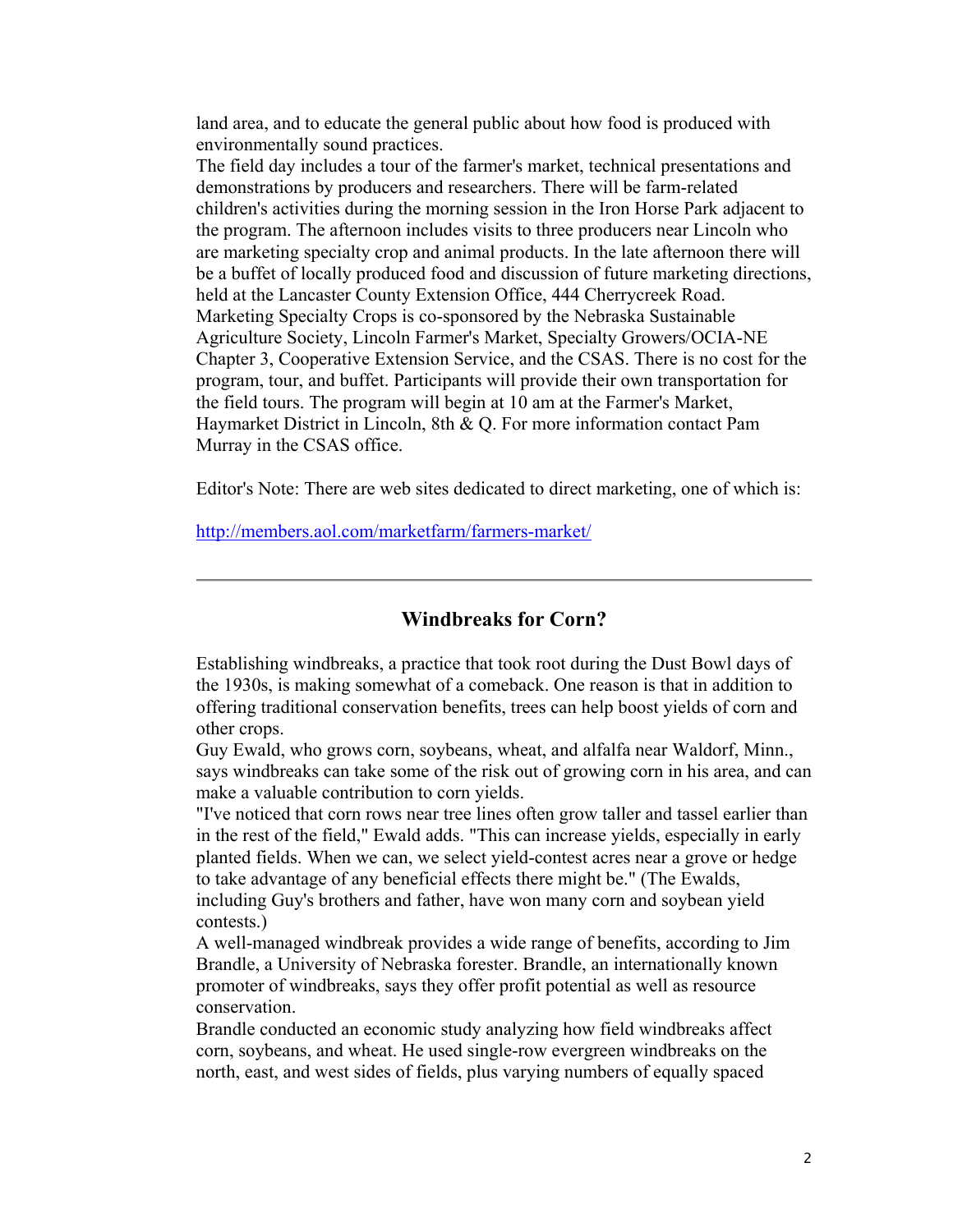windbreaks within fields. Depending on the specific windbreak arrangement he used, trees occupied 6.4 to 14.6 acres out of each quarter section.

A windbreak system using 8.7 acres per quarter section produced the best economic returns in Brandle's study. Yield increases were 15 percent for corn, 10 percent for soybeans, and 12 percent for winter wheat.

Brandle attributes the yield increases largely to improvement of the microclimates surrounding growing crops. The improvement comes from altering wind-flow patterns on the leeward side of windbreaks. Trees reduce the wind speed for a distance that's as much as 30 times the windbreak height, or up to 900 feet downwind from 30-foot trees.

According to Brandle, cutting the wind velocity lowers evaporation rates and increases water-use efficiency and photosynthesis in crops. It also reduces abrasion of plants caused by windblown soil.

"During hot summer days, when the wind is from the south, an east-west-oriented windbreak will benefit crops the most on the north side of the trees," Brandle says. "But during early spring, when prevailing winds are northerly, young corn seedlings south of the same windbreak will benefit from warmer growing conditions and the extra moisture from snowmelt that's soaked in."

What about competition from trees? In general, Brandle says, trees that are up to 40 feet tall won't over-compete with crops from sunlight and nutrients. "The degree to which trees compete with adjacent crops depends more on the tree species," he adds. "Shallow-rooted species normally compete more than deeprooted species do."

Other researchers also are looking into the benefits of growing trees and field crops next to each other. Ohio State University agronomists have planted 40-row strips of corn between rows of walnut trees on sloping land. The scientists say interim income from corn makes this a cost-effective way to establish what will someday be high-value trees.

Research at the Forest Resource Center, Lanesboro, Minn., includes studies of how to use trees bordering fields, pastures, and farmsteads. Native trees and shrubs growing in fencerows are being managed as windbreaks, and woody growth is being evaluated as wildlife habitat and as a source of fuel.

To study the effect of windbreaks on crop growth, Iowa State University researchers planted hybrid cottonwoods on the Dennis Morgan farm near Ogden, Iowa. The trees, now three years old, are adjacent to a field in which strips of corn, soybeans, and oats are rotated.

"One of our goals is to demonstrate the feasibility of including trees in long-term rotations," says Carl Mize, an Iowa State University forestry specialist. "We're measuring the impact of shelterbelts on crop yields at various distances from the trees. So far, corn yield increases have been small, but that may change as the trees get taller. We have found that trees reduce drifting of vapors from pesticides and fertilizers to off-target areas."

Research shows that a variety of crops benefit from having windbreaks nearby. In one experiment, German scientists found that the sugar content of sugarbeets grown near a windbreak was 19.7 percent higher than it was in unsheltered beets. In other experiments, they found that adjacent trees and shrubs improved the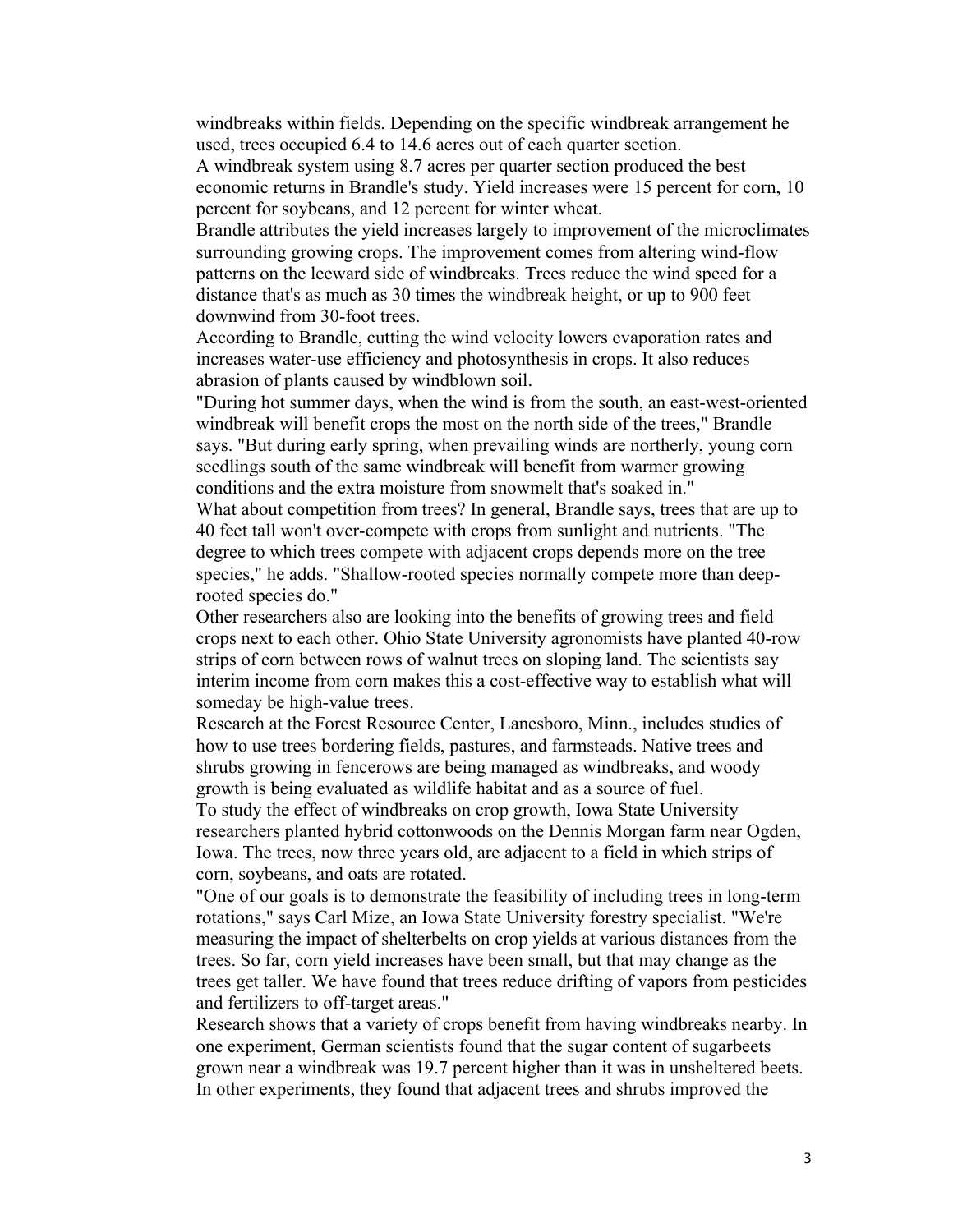germination and quality of green beans and tomatoes, and that windbreaks reduced tip burn in lettuce and squash.

In recent University of Nebraska studies, windbreaks increased yields of cantaloupes, snap beans, and asparagus. Sheltered melons also matured a week to two weeks earlier than melons in unsheltered fields.

Windbreaks can even be a part of biological-control programs. "In addition to crops and soils, trees shelter natural predators of crop pests," Brandle says. As examples of borer-eating birds, he mentions flickers and downy woodpeckers. Species that consume cutworms, grasshoppers, and beetles include longspurs and horned larks. Populations of these and other birds that prey on insects tend to be higher around windbreaks.

"Including windbreaks in a pest-control program can help reduce pesticide use," Brandle says. "So in addition to helping conserve soil and water, and in many cases increasing crop yields, windbreaks can reduce production costs."

Source: This article by John J. Regan was reprinted with permission from the Spring 1996 issue of *The Furrow*, published by Deere & Co.

#### **Windbreak Evaluation Software**

CSAS Faculty Associate Jim Brandle and John Kort from the PFRA Shelterbelt Centre in Canada have released a new version of their windbreak evaluation program, WBECON. It evaluates field windbreak plantings for any rectangular shaped field with dimensions greater than 500' by 500'. The user can select from a number of tree species and designs for local growing conditions. The program considers 27 common crops and allows additional crops to be added. It considers all input costs such as establishment and maintenance, crop production, land and interest. Results include annual economic return, total return on investment, and net present value based on the life of the windbreak investment. To receive a free copy, send a disk to Jim Brandle, U. of Nebraska, PO Box 830814, Lincoln, NE 68583-0814, or to John Kort, Shelterbelt Centre, PFRA, Indian Head, Saskatchewan, Canada S0G 2K0. For more information contact Jim at 402-472-6626, e-mail: fofw084@unlvm.unl.edu.

#### **Agroforestry For Farms, Ranches, and Communities**

*Agroforestry--the international integration of agriculture and forestry practices to attain more productive, profitable, and sustainable ecosystems.* This is how we describe agroforestry today. It's a holistic concept that supports sustainable agriculture, sustainable forestry, and sustainable communities. Agroforestry is pragmatically marketed as "working trees for agriculture" and "working trees for communities"planting the right tree in the right place for a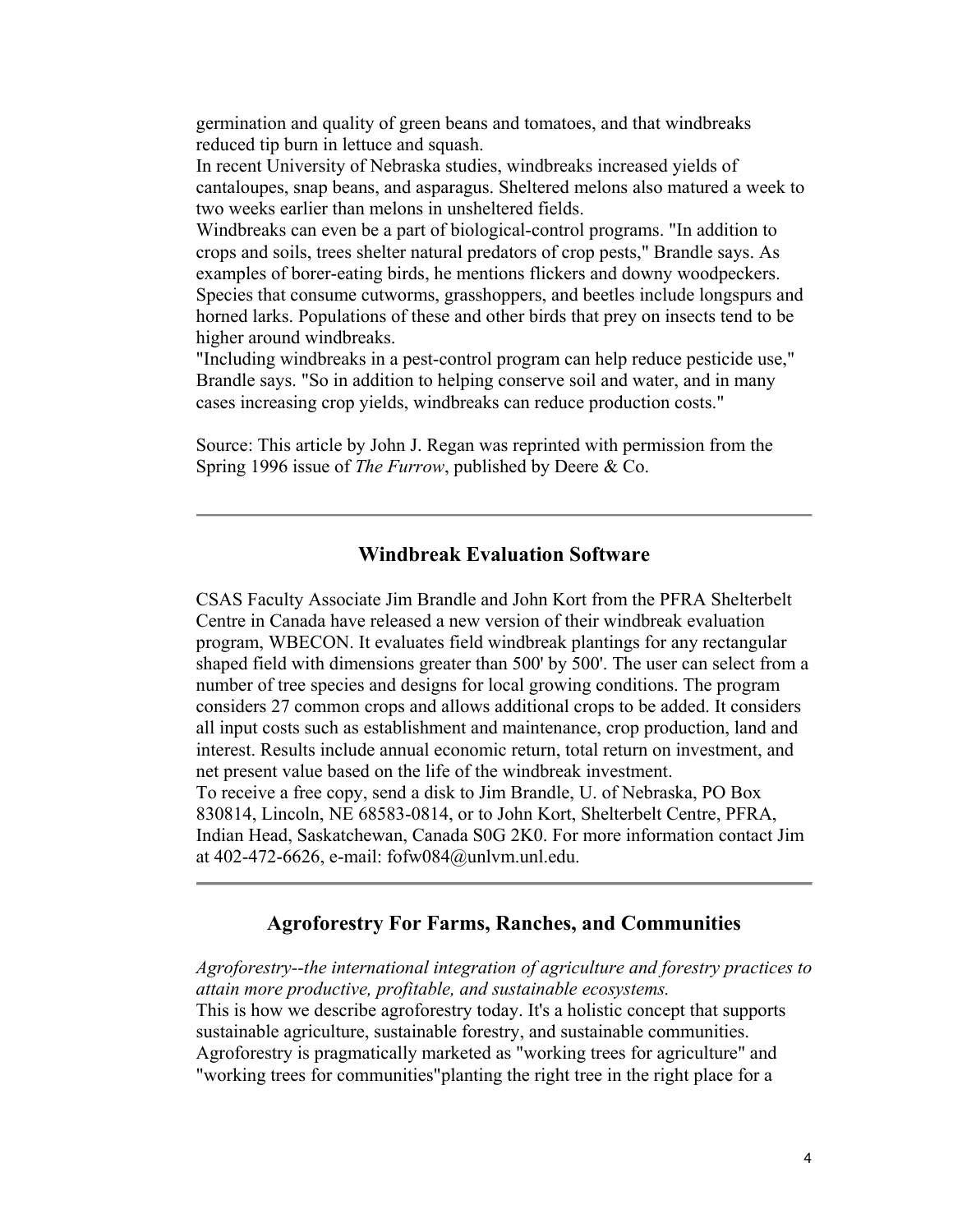specific purpose. Agroforestry puts trees and shrubs to work in both rural areas and communities to meet people's economic and social needs. Agroforestry practices include alley cropping, windbreaks, riparian buffers, streambank bioengineering, tree/pasture systems, living terraces, living snowfences, tree/specialty crop systems, and wildlife habitat. Benefits are: increased crop production, alternative crops and diversified rural economies, improved water quality, soil erosion/sediment control, filtering, sequestering, and processing excess nutrients and chemicals, reduced flooding, microclimate moderation, and diversified habitats for wildlife and humans.

Source: "Inside Agroforestry," Winter/Spring 1996

Editor's Note: To be on the mailing list for "Inside Agroforestry," contact the publisher, National Agroforestry Center, East Campus-UNL, Lincoln, NE 68583- 0822, 402-437-5178. The NAC is a partnership of the USDA Forest Service and Natural Resources Conservation Service.

# **Integrated Farm**

#### **Update: Cover Crop Research**

Farmers use cover crops in Nebraska for erosion control, weed suppression, forage for livestock, and nitrogen contributions to subsequent crops. Field experiments in the Integrated Farm at the UNL Agricultural Research and Development Center from 1993 to 1995 explored the potentials of several species for their productivity and contributions to the next crops in rotation. Among the cover crops tested were spring wheat, oats, spring barley, and annual ryegrass (non-winter hardy), and winter wheat, triticale, and rye (winter hardy) seeded into maturing soybeans at different times in the late summer and early fall. Results suggest that some of these have promise as components of an integrated production system.

In late summer 1993 four non-winter hardy grasses were over-seeded at a rate of 100 pounds/acre into two soybean varieties on three different dates from August 25 to September 13. There was adequate rain for germination and establishment of the grasses before and after soybean harvest. The highest forage production was from oats and annual ryegrass, but these only reached 545 pounds/acre dry matter before all the grasses were winter killed. Forage production would not justify this practice, although there was undoubtedly some potential for erosion control through the winter and spring.

In 1994 a similar trial was planted with three winter-hardy grasses over-seeded at the same rate on two planting dates into two soybean varieties. By the following spring (harvested on May 11), these forages produced from 1.0 to 2.2 tons of dry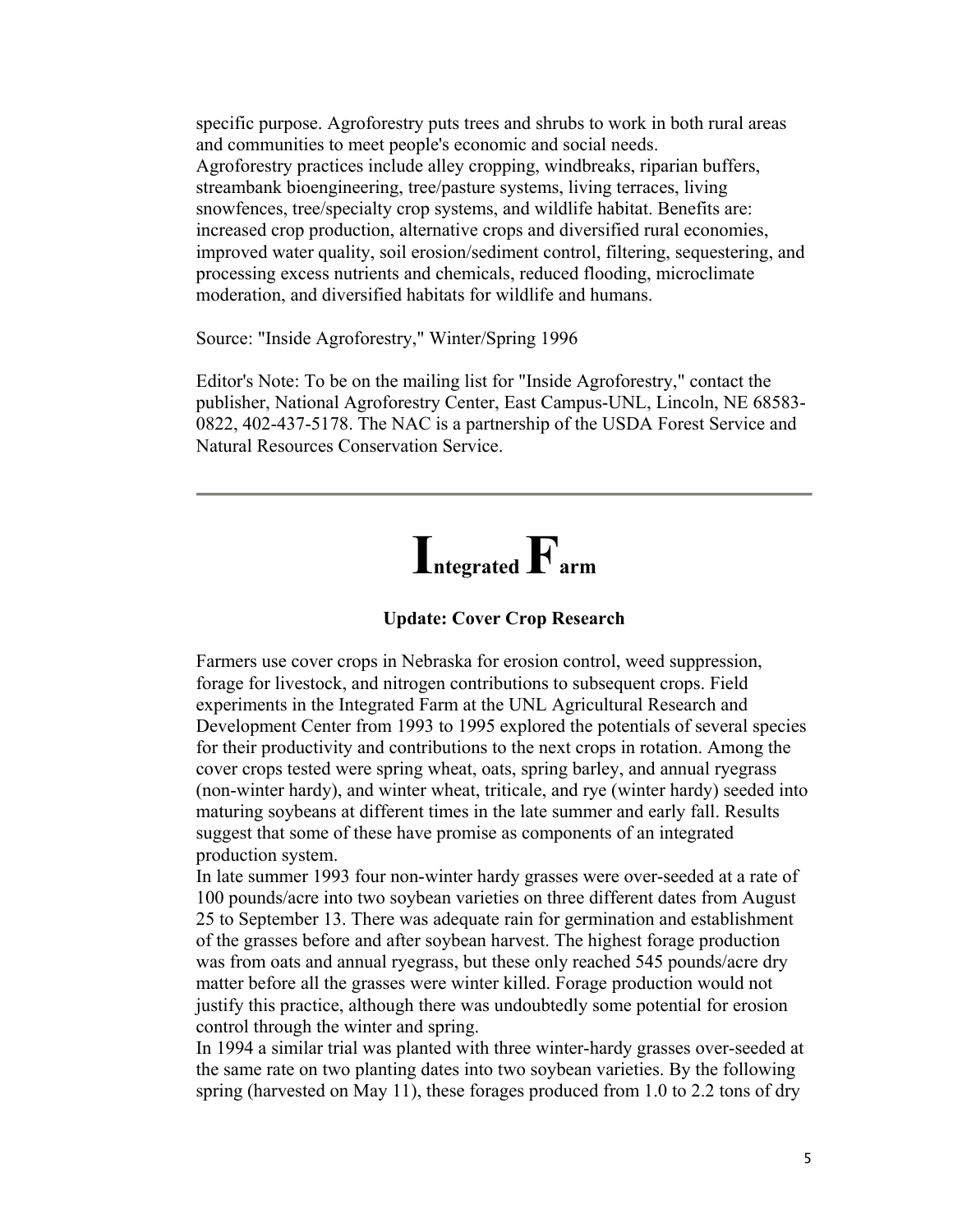matter/acre. This was a level of production that could provide grazing, nutrient uptake and `trapping,' and stabilizing influence on the cropping system to justify planting the cover crops. However, the growth of cover crops used moisture that was needed by the 1995 crop; corn yields were reduced by 63% and grain sorghum yields by 27% due to the hot, dry conditions that season and the delayed summer cereal planting due to management of the cover crops. This would not be a recommended practice.

The same cover crops were seeded into corn fields after silage harvest on September 7, 1994. Forage growth was limited in the fall but excellent in the next spring. Forage dry matter yields were 2.8 to 3.2 tons/acre when evaluated on June 5, 1995. Soybean yields were 29 to 32 bu/acre following the several cover crops, whether the plots were irrigated or not, in the difficult growing season of 1995. There is need for more research on cover crops under a wide range of conditions. It is likely that they will play an integral role in the integrated farming systems of the future, once more is known about their performance and interactions with subsequent crops.

#### *Submitted by Gary Lesoing and Chuck Francis*

Editor's Note: *Managing Cover Crops Profitably*, a SARE publication, is available for \$9.95 from Sustainable Ag Publications, Hills Building, Room 12, U. of Vermont, Burlington, VT 05405-0082.

#### **Teaching Sustainability at a Distance**

What is unique about teaching sustainable systems? Why do we need to approach this on a regional level? And how can distance education techniques be used to contribute to creating efficient and effective learning environments? These issues were explored during a national satellite program on April 12, sponsored by the newly created North Central Institute for Sustainable Systems, which is funded in part by a USDA challenge grant.

Gina McAndrews and Ricardo Salvador, Iowa State University, introduced the concept of the regional center and how it is being organized. The NCISS faculty consists of academics, farmers, agriculture industry and government agency specialists, and people from non-profit groups in the agricultural sector. A minor for undergraduates will consist of courses that originate in any of the universities in the region, and there will be a practical, experiential field activity for hands-on learning about systems.

Distance education techniques are useful for the NCISS program because the faculty is dispersed. Chuck Francis (UNL) described how video segments and live interviews can be used to efficiently establish context for learning. Using distance education techniques, it is possible to bring the field and the farmer to the classroom, and to interact in real time with students in multiple locations as well as with resource people where they are located.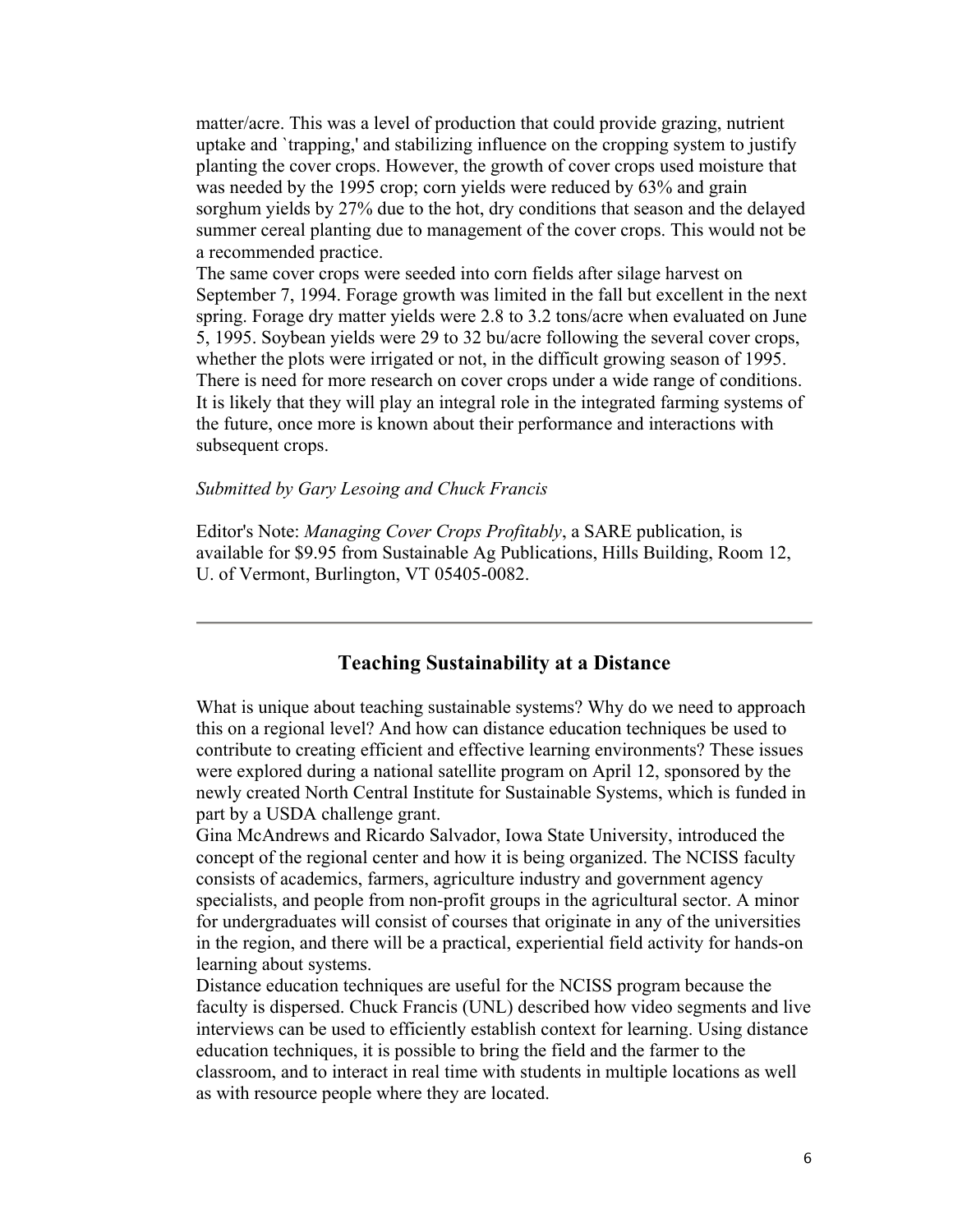Allan Schmidt (ISU), Jim King (UNL) and Salvador discussed and demonstrated the potentials of several types of communication. Teaching at a distance is different than working in the conventional classroom. Much prior preparation is needed to have appropriate materials and a pacing that is right for the medium. Alternatives to real-time broadcast by satellite include taped lectures and discussions, written learning and self-study materials, and local discussion groups that can deal with topics in greater depth than is possible at a distance. These can all be combined with fax, phone, and e-mail communication to promote regular interchange among instructors and students.

A tape of the broadcast is available for \$10 from the CSAS office. Also check out the NCISS web page:

http://www.ag.iastate.edu/departments/agronomy/nciss/nciss1.html

*Submitted by Chuck Francis and Jim King*

## **President's Task Force Says U.S. Ag Must Be Sustainable**

"U.S. agriculture must be sustainable if the national goal of sustainable development is to be achieved," and should be supported with research that integrates "agricultural productivity and profitability with environmental stewardship," according to the report of the Sustainable Agriculture Task Force of the President's Council on Sustainable Development. Chartered by the President's Council in 1994, the Task Force was charged with "articulating the key social, economic, and environmental challenges to be met in achieving a sustainable U.S. agriculture."

In its report released last month (April), the Task Force defines four goals for sustainable agriculture, and nine recommendations on how to achieve those goals.

#### **The goals are:**

- Management of agricultural activities to protect air, soil, and water quality, and to conserve wildlife habitat and biodiversity, thereby increasing agriculture's longterm productivity and profitability, as well as enhancing human health and wellbeing.
- Achievement of viable farmers and farm communities.
- Production of a safe, highquality, and affordable supply of food and fiber in a manner that protects and conserves natural resources.
- Creation of institutional incentives and funding arrangements that focus public and private research, education, and technology development on integrating agricultural productivity and profitability with environmental stewardship.

#### **The recommendations are:**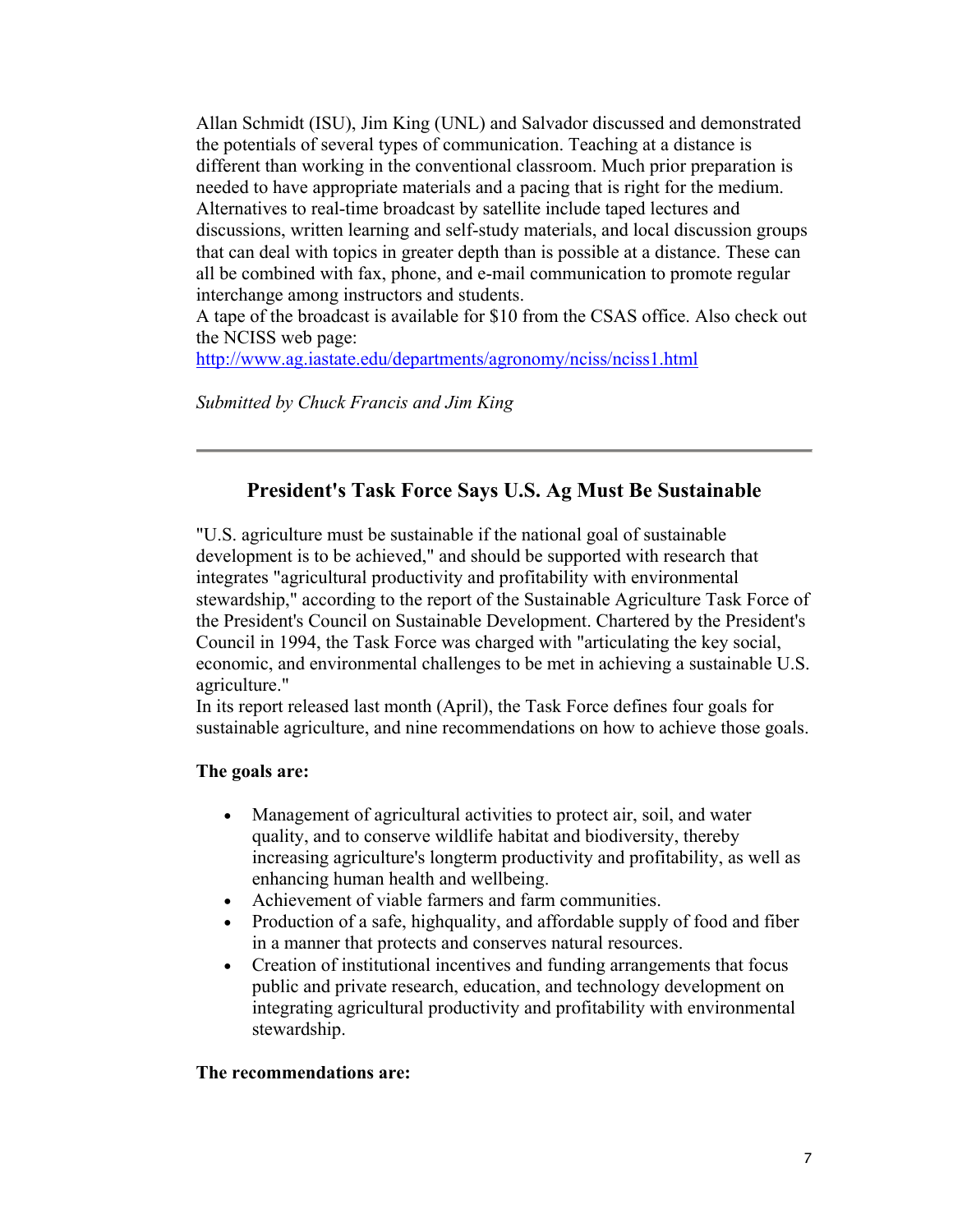- Harmonize the pollution prevention and natural resource conservation policies of
- various federal, state, and local agencies to minimize conflicts among the policies that could undermine environmental protection.
- Increase the flexibility for participants in commodity programs to respond to market signals and adopt environmentally sound production practices and systems, thereby increasing profitability and enhancing environmental quality.
- Expand agricultural markets to increase demand for agricultural products, returns for farmers, investments in environmental protection, and conservation of natural resources.
- Move the pricing of public natural resources and their use toward market pricing.
- Keep prime farmlands in agricultural production by implementing rational landuse policies such as easement, zoning, taxation, financial incentives, transportation, and land development policies that reduce the encroachment of urban sprawl on prime farmlands.
- Help rural communities to capitalize on the economic benefits of sustainable agriculture by giving priority in rural business development and marketing programs to investments in enterprises associated with the products of sustainable agriculture.
- Continue improvements in food safety and quality.
- Develop institutional incentives and funding arrangements to promote research that shows how to integrate agricultural productivity and profitability with environmental stewardship.
- Pursue international harmonization of intellectual property rights in order to provide incentives for the development of new agricultural technologies.

For a copy of the Sustainable Agriculture Task Force Report, contact Adelia Bakiel at the USDA, 202-7202456.

Source: "Alternative Agriculture News," May 1996, Henry A. Wallace Institute for Alternative Agriculture.

#### **Conference on Ag Production and Nutrition**

Tufts University School of Nutrition Science and Policy and the Henry A. Wallace Institute for Alternative Agriculture are organizing the International Conference of Agricultural Production and Nutrition in Boston, MA, March 1921, 1997. Papers are invited on how the nutritional value and safety of food is affected by the methods used to raise it. Abstracts (200-300 words) are due September 18. For more information and a list of topics, contact William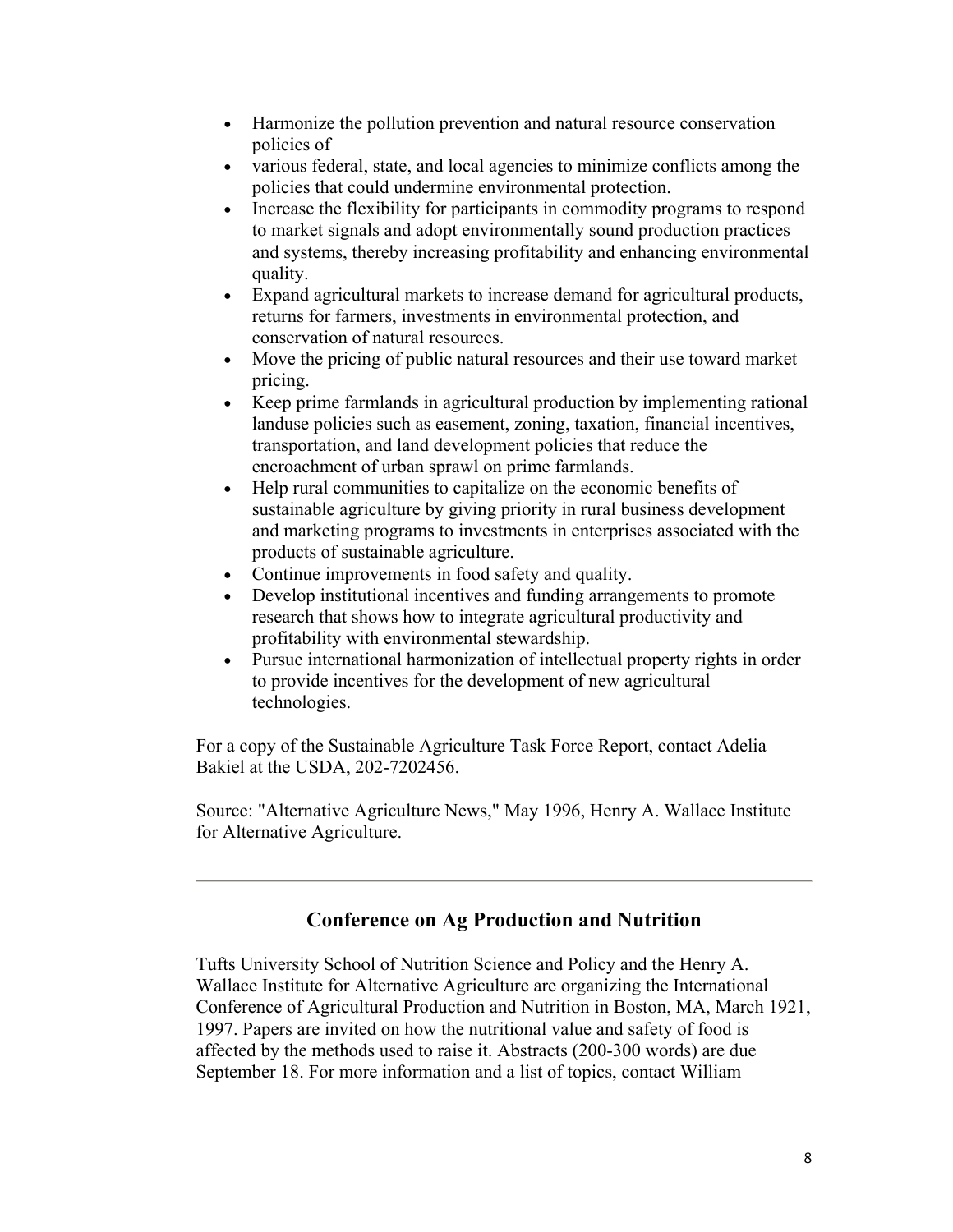Lockeretz, School of Nutrition Science and Policy, Tufts University, Medford, MA 02155, 617-627-3222, email: wlockeretz@infonet.tufts.edu.

#### **Resources**

*Colleges of Agriculture at the Land Grant Universities: Public Service and Public Policy*. New report by the Board on Agriculture of the National Research Council (part of the National Academy of Sciences) addresses the "adaptation of the land grant colleges to the public's changing needs and priorities" and makes 20 recommendations on "public policy and institutional change that could enhance the colleges' role in serving the national interest." republication copies are \$35 plus \$4 shipping/handling from National Academy Press, 2101 Constitution Ave., NW, Lockbox #285, Washington, D.C. 20005; 1-800-624-6242; final copies, available in August, will be \$29.95 plus \$4 shipping/handling. Orders can be placed at http://www.nas.edu

*The Industrial Reorganization of U.S. Agriculture: An Overview and Background Report. \$5.50.* Examines the industrial reorganization of U.S. agriculture, and how that reorganization affects elements of sustainability. Wallace Institute, 9200 Edmonston Road, #117, Greenbelt, MD 20770, 301-441-8777.

Farmers for the Future. \$23.95. Dan Looker shares his interest in helping young people find a realistic, practical way to get started in farming. Iowa State U. Press, 2121 South State Ave., Ames, IA 50014-8300, 1-800-862-6657.

The Ecological Risks of Engineered Crops, 1996. \$16.95. Jane Rissler and Margaret Mellon review biotechnology research in plants. Proposes framework for assessing ecological risks from transgenic crops and recommends incorporating assessment into regulatory system. MIT Press, Massachusetts Institute of Technology, Cambridge, MA 02142, 617-625-8569.

Risky Business: Biotechnology and Agriculture, 1996 (Video). \$35. An introduction to agricultural biotechnology examines its risks and purported benefits. Interviews scientists, business-people and activists who discuss concerns about biotechnology's impacts on health, environment and sustainable agriculture. Moving Images Video Project, 2408 East Valley Street, Seattle, WA 98112, movingimages@igc.apc.org.

#### **COMING EVENTS**

Contact CSAS office for more information:

• July 7-10 Soil and Water Conservation Society Annual Conference, Keystone Resort, CO